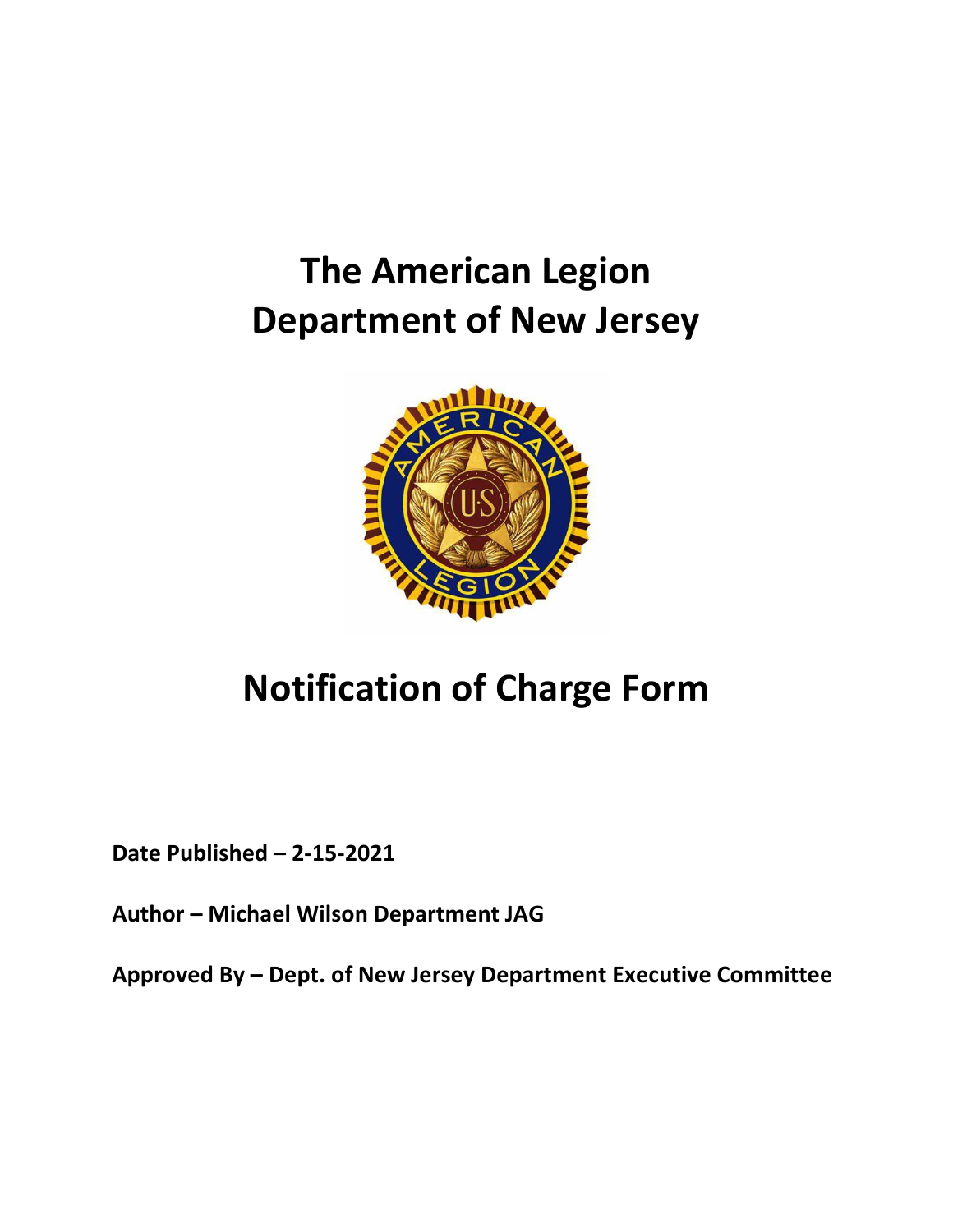| <b>Notification of Charges</b>                                                                                                                           |  |                                                  |  |                |  |
|----------------------------------------------------------------------------------------------------------------------------------------------------------|--|--------------------------------------------------|--|----------------|--|
| Date Filed:                                                                                                                                              |  |                                                  |  |                |  |
|                                                                                                                                                          |  |                                                  |  |                |  |
|                                                                                                                                                          |  | Defendants Address: Address Address Address City |  |                |  |
|                                                                                                                                                          |  |                                                  |  | State Zip Code |  |
| Dear:                                                                                                                                                    |  |                                                  |  |                |  |
| Based on the information presented to The American Legion Post ________________, you are<br>hereby charged with one or more of the following violations: |  |                                                  |  |                |  |
| <b>DISLOYALTY</b>                                                                                                                                        |  |                                                  |  |                |  |
| <b>NEGLECT OF DUTY</b>                                                                                                                                   |  |                                                  |  |                |  |
| <b>THEFT</b>                                                                                                                                             |  |                                                  |  |                |  |
| <b>DISHONESTY</b>                                                                                                                                        |  |                                                  |  |                |  |
| UNBECOMING AN OFFICER OR MEMBER OF THE AMERICAN LEGION                                                                                                   |  |                                                  |  |                |  |
| <b>The Accused and the Accuser or Accusers must be from the same Post. All charges must be</b>                                                           |  |                                                  |  |                |  |
| made under oath and in writing by the Accuser or Accusers on a separate page)                                                                            |  |                                                  |  |                |  |

Should you be found guilty of any of the above charges or violations, disciplinary action, including Probation, Suspension or Dismissal, or any other action deemed necessary by Jury of Post and warranted by the seriousness of the offense or offenses, may be taken against you. The disciplinary action will depend upon the severity of the offense or offenses and findings, and the recommendations of the Post Jury and the Post Judge Advocate General.

Should the accused wish to contest any of the above and written charges, you have the right to a Post hearing in accordance with The American Legion Department of New Jersey Constitution and Bylaws. You or the counsel of your choice must notify the Post Adjutant within ten (10) days that you wish to contest the said charges against you.

A hearing shall be convened at the next Post regular scheduled meeting (providing fifteen days from the previous Post meeting), the Post Judge Advocate shall preside at the trial, and Post Officers and Executive Committee are hereby selected as jurors.